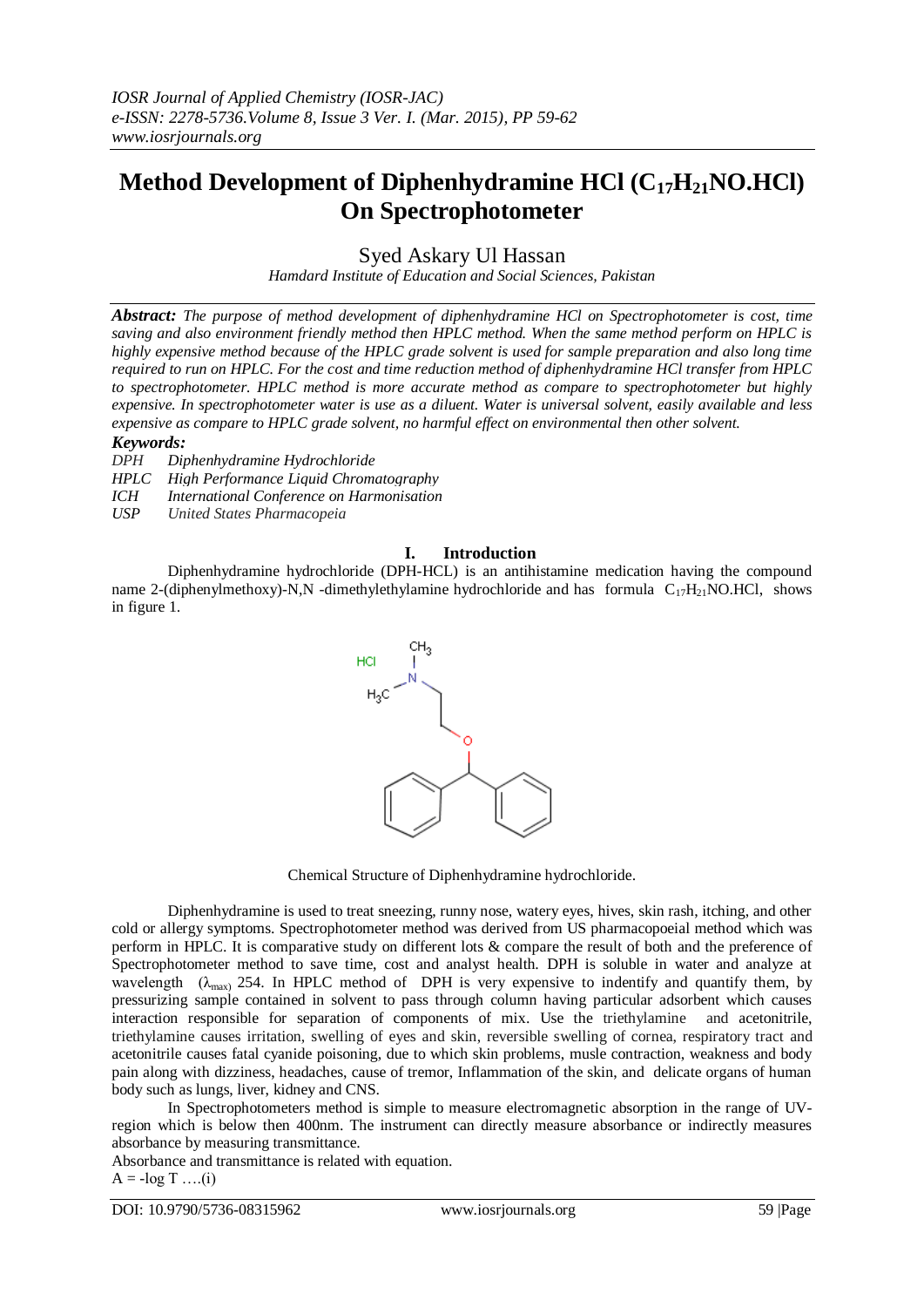Where, A is absorbance and T is transmittance

#### **Research Instrument:**

Instrument were used for analysis is LC 20AT SIL 20A HPLC & UV 1700 spectrophotometer to analysis Absorbance of the solution in ultraviolet and visible region, measure absorbance is proportion to the concentration of the solution.

# **II. Method:**

Diphenhydramine HCl is used as an analyte. 25mg of Diphenhydramine HCl, is transfer to 50 mL volumetric flask, dissolve in and dilute with water to volume to prepare stock solution. For the analysis of accuracy and precision anlaysis was carried out by different analyst under similar conditions of temperature and pressure using spectrophotometer at λmax of 254nm. For the determination of linearity of method different dilution were prepared in range 60-140 % and absorbance is measured at 254 nm using spectrophotometer.

#### **Solubility:**

Dissolvable material is mostly focused around the physical and concoction properties of the solute and dissolvable and temperature, weight, and pH of the arrangement. Also measured the degree of the dissolving of a substance in a given dissolvable fixation and immersion, where including more solute does not expand the amassing of the arrangement and start to encourage unreasonable measures of disintegrated. Solubility of compound Diphenhydramine HCl in different solvents as water, alcohol and chloroform

#### **Accuracy:**

Accuracy is the closeness of determined value as compared with the actual value or standard value. Accuracy Based on observations it can be concluded that HPLC and Spectrometric method both are accurate as experimental values were approaching the standard value that is fluctuation of experimental value in comparison with actual values was quite low. Thus both methods are supposed to be equally reliable for the measurement of Diphenhydramine HCl.

#### **Precision:**

Precision is the measure of closeness of experimental data point obtained by same or different analyst on several time replication of experiment. The precision of measurement of Diphenhydramine HCl using spectrum for study spectrometric method

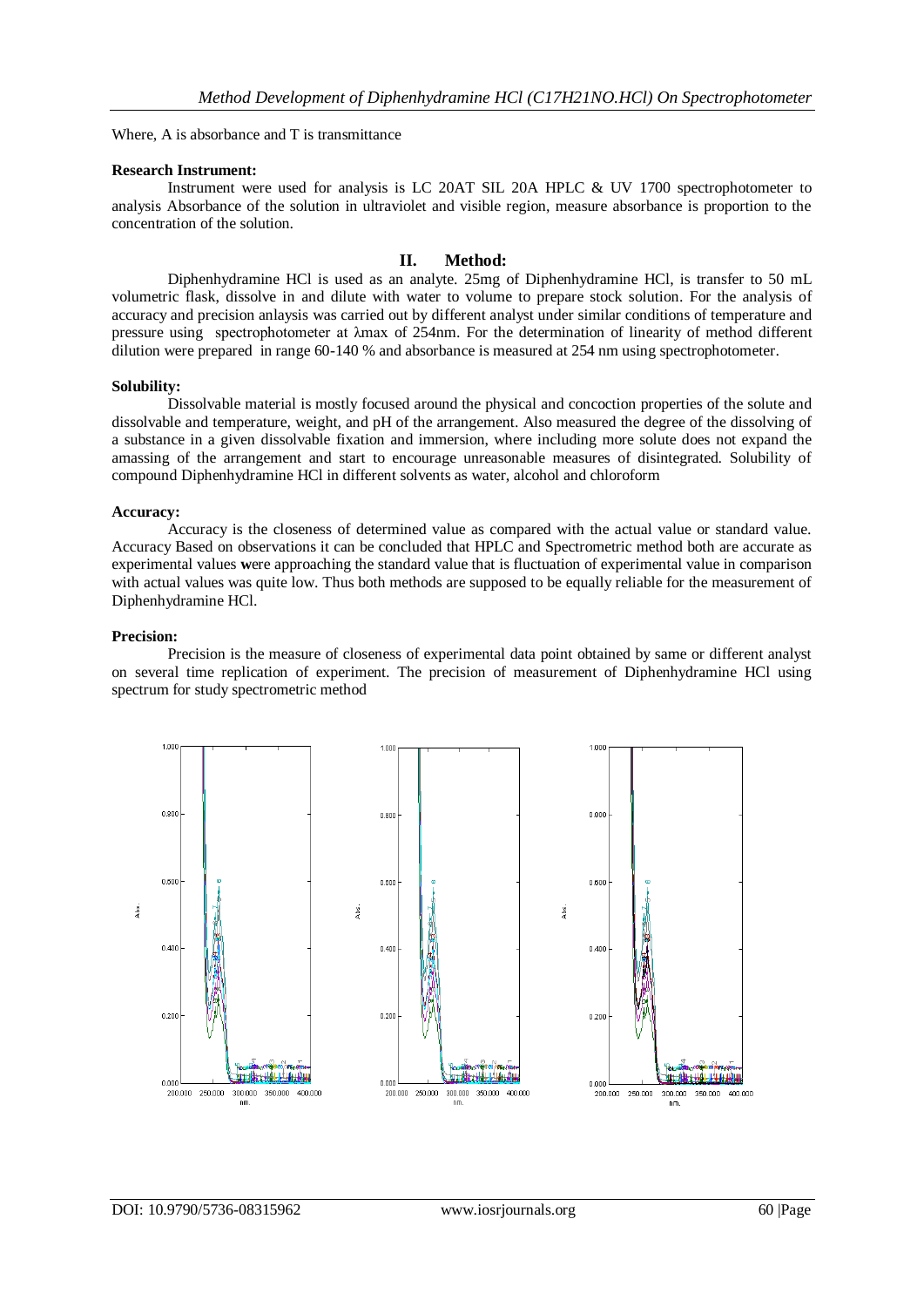# **Precision in Spectrum of Diphenhydramine HCl by Spectrophotometer.**

# **Linearity:**

Linearity is the direct dependency of one factor on other. There was concentration study of diphenhydramine HCL, 5 samples of diphenhydramine HCL is 60%, 80%, 100%, 120%, 140% w/v were determined spectrometrically by observing the absorbance. It has been evaluated that the sample obeys Beer's lambert law. In this work absorbance and concentration has linear relation which can be evaluated based on

linear regression  $R^2$  values which is approaching unity. The values were presented as

| Concentration $(\% )$ | Absorbance |
|-----------------------|------------|
| 60                    | 0.197      |
| 80                    | 0.266      |
| 100                   | 0.333      |
| 20                    | 0.417      |
| .40                   | 0.463      |



**Graphical representation showing the linear relationship between concentration & absorbance.**

# **Relative Standard Deviation:**

Calculate RSD with the help of result comes from the precision of a sample analyze is 0.17%. USP standard describe that development method relative standard deviation not more than 2%. Our develop method qualify USP standard and successfully applicable in practically in quality assurance lab. By this method reduces the analysis cost, reduce the analysis time and as well as eliminate the hazard solvent that influence the human life and environment.

# **Acknowledgements**

Authors are thankful to friend Zain ul Abedeen, Omair Adil, Umar Wahab and Syed Ebad Ali for providing all Support to complete this work successfully.

# **III. Conclusion**

A simple accurate, precise, reproducible and cost effect method of Diphenhydramine hydrochloride on spectrophotometer. The linearity of absorbance / concentration was determined at different concentration which show the linear relationship between concentration and absorbance to obey the lambert beer law. RSD found 0.17%. no use of organic solvent, eliminate the harmful effect on environment. Method successfully apply on initial material anf finish good method.

# **References**

- [1]. Arun Arun Kumar Mishra, Arvind Kumar , Amrita Mishra, IJPSR (2010).
- Development and validation of uv spectrophotometric method for estimation of diphenhydramine hydrochloride in soft gelatin capsule ijpsr (2010), Vol. 1, Issue 8 (Suppl.)
- [3]. Basavaiah K., & Charan V. S. (2003). Precipitation and complex formation reactions based titrimetric and spectrophotometric methods for the determination of diphenhydramine hydrochloride. Indian Journal of chemical technology. 10, 382-385.